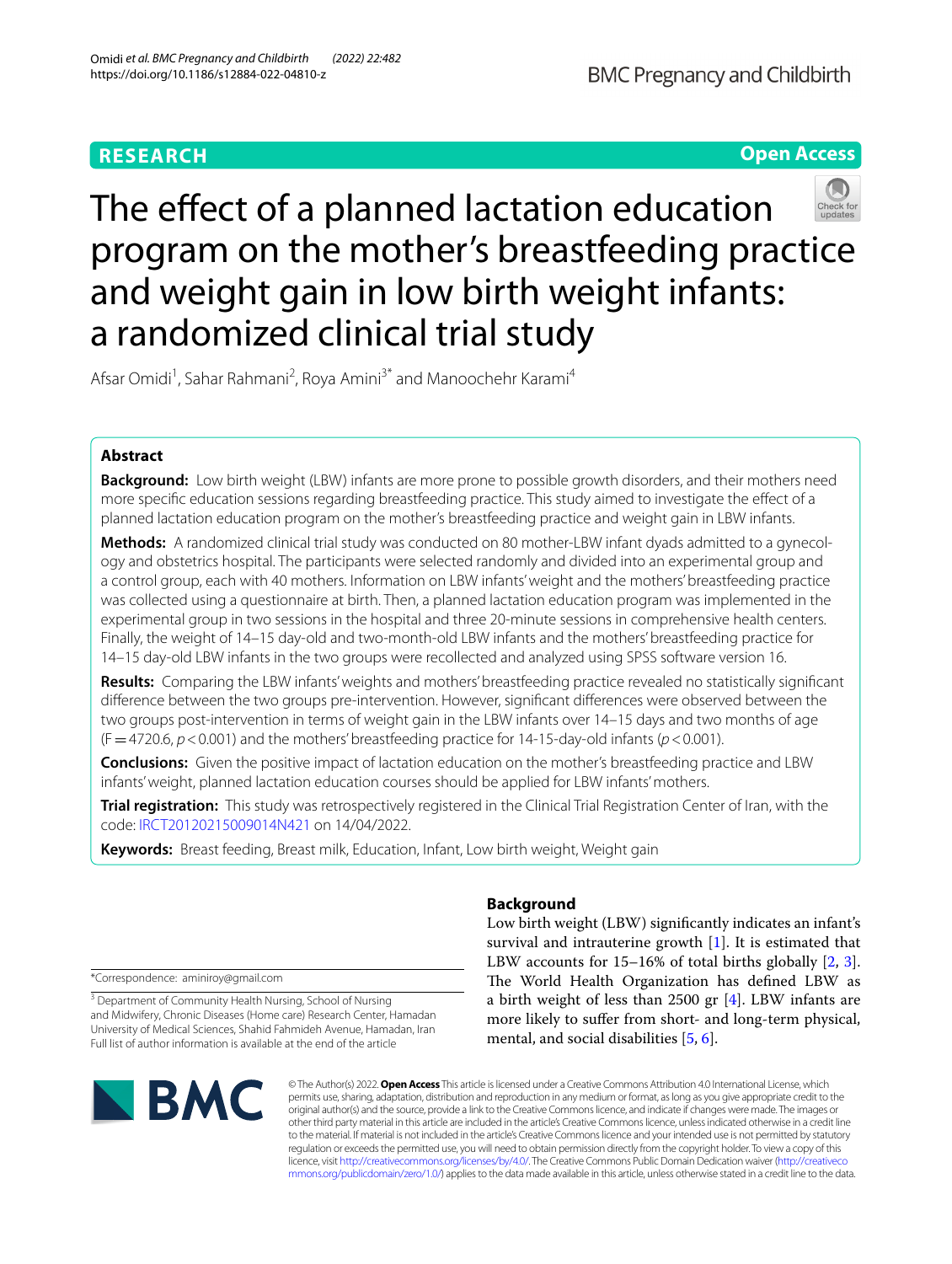LBW infants are at greater risk of complications, adverse outcomes, and early mortality, and they need more special healthcare programs, such as feeding programs, than other babies  $[7]$  $[7]$ . They often feed slowly and require multiple rest times; thus, mothers need to spend much time daily breastfeeding LBW infants [\[8](#page-6-7)]. Furthermore, LBW infants should receive enough calories to gain 10 to 20 g per day  $[9]$  $[9]$ . Thus, LBW infants are more prone to possible growth disorders and should obtain adequate energy and nutrition [[10](#page-6-9)].

As LBW infants have high nutritional requirements, they must feed on their mother's own milk (MOM), which significantly affects their weight and length [\[11](#page-6-10)]. Furthermore, exclusive breastfeeding up to six months of age or MOM is recommended for these infants [\[12](#page-6-11)] due to advantages such as decreased risk of lateonset sepsis, necrotizing entercolitis, reduced feed intolerance, and appropriate neurodevelopmental status [[13](#page-6-12)].

Despite the importance of breastfeeding, some studies show that early initiation of breastfeeding and exclusive breastfeeding are low, especially in LBW infants [\[14](#page-6-13), [15\]](#page-7-0). LBW infants' mothers need to promote their ability to breastfeed and ensure exclusive breastfeeding continuance; thus, they require counseling and additional training intervention regarding breastfeeding practice, especially for their infants' frst 28 days of life [\[15](#page-7-0), [16\]](#page-7-1). In this regard, healthcare workers, i.e., nurses, have an essential role in encouraging mothers to initiate and accomplish breastfeeding  $[12]$ . Meanwhile, healthcare workers should frequently assess the LBW infants' weight and record their weight gain because of the signifcant relationship between weight gain and subsequent health outcomes of LBW [\[17,](#page-7-2) [18\]](#page-7-3). Moreover, healthcare workers should provide continued care and apply education programs to help average infant growth and development [[17\]](#page-7-2).

Based on previous studies, early breast milk expression, rooming-in, skin-to-skin contact, infant test weighing, and the reduced use of pacifers are signifcant factors associated with exclusive breastfeeding, especially in LBW infants [[19](#page-7-4), [20](#page-7-5)]. To improve breastfeeding practice and, consequently, weight gain in LBW infants, mothers need continued encouraging education through strategies, such as combining hospital-based [\[19](#page-7-4)] and community-based training [[21,](#page-7-6) [22](#page-7-7)].

In Iran, the number and content of training sessions held for LBW infants' mothers regarding breastfeeding practice are the same as those held for other infants. However, these mothers need more specifc training sessions. As breastfeeding is a continuous behavior, hospital training sessions could be followed by specifc community-based training. Thus, this study aimed to investigate the efect of a planned lactation education program on the mother's breastfeeding practice and weight gain in LBW infants.

# **Methods**

# **Trial design**

A randomized clinical trial pretest-posttest design was conducted on mother- LBW infant dyads in a gynecology and obstetrics hospital and comprehensive health centers afliated with Hamadan University of Medical Sciences, Iran, in 2016 (Research number: 9,409,034,759, IRCT20120215009014N421). A Planned lactation education was implemented for the mothers in the experimental group over fve training sessions in addition the routine education by one of the researcher; however, the control group (socio-demographically homogenous to the experimental group) received the routine education program. The main parameters concerned in this study included the mothers' breastfeeding practice, and the LBW infants' weight gain.

#### **Participants**

In this study, 80 mothers of LBW and their infants participated. The inclusion criteria for infants were birth weight between 1500 and 2500 g, completed weeks of gestation (more than 37 weeks), exclusive breastfeeding, and lack of diseases, infections, and history of hospital admission due to diseases. The inclusion criteria for mothers were literacy, singleton pregnancy, no prohibition due to disease or medications preventing breastfeeding, no participation in breastfeeding training classes for LBW, and residency in Hamadan City. Mothers changing their residency, becoming sick during the study, or stopping breastfeeding and infants receiving supplementation with formula were also excluded.

#### **Intervention**

 After approving the study in the ethics committee, the researchers referred to the gynecology and obstetrics hospital. The researchers explained the study's objectives to the mothers, and written consent forms were collected from them. The researchers completed the demographic data questionnaire of the parents and their LBW infants. Furthermore, the researchers evaluated the LBW infants' birth weight and the mother's breastfeeding practice.

The intervention for the experimental group included routine education and planned lactation training containing fve 20-minute face-to-face teaching sessions, with two sessions being held during the mothers' hospitalization and at discharge time and three sessions being held in the comprehensive health centers at 5, 14–15, and 60 days after the infants' birth. Furthermore, the mothers received a CD and a written instruction booklet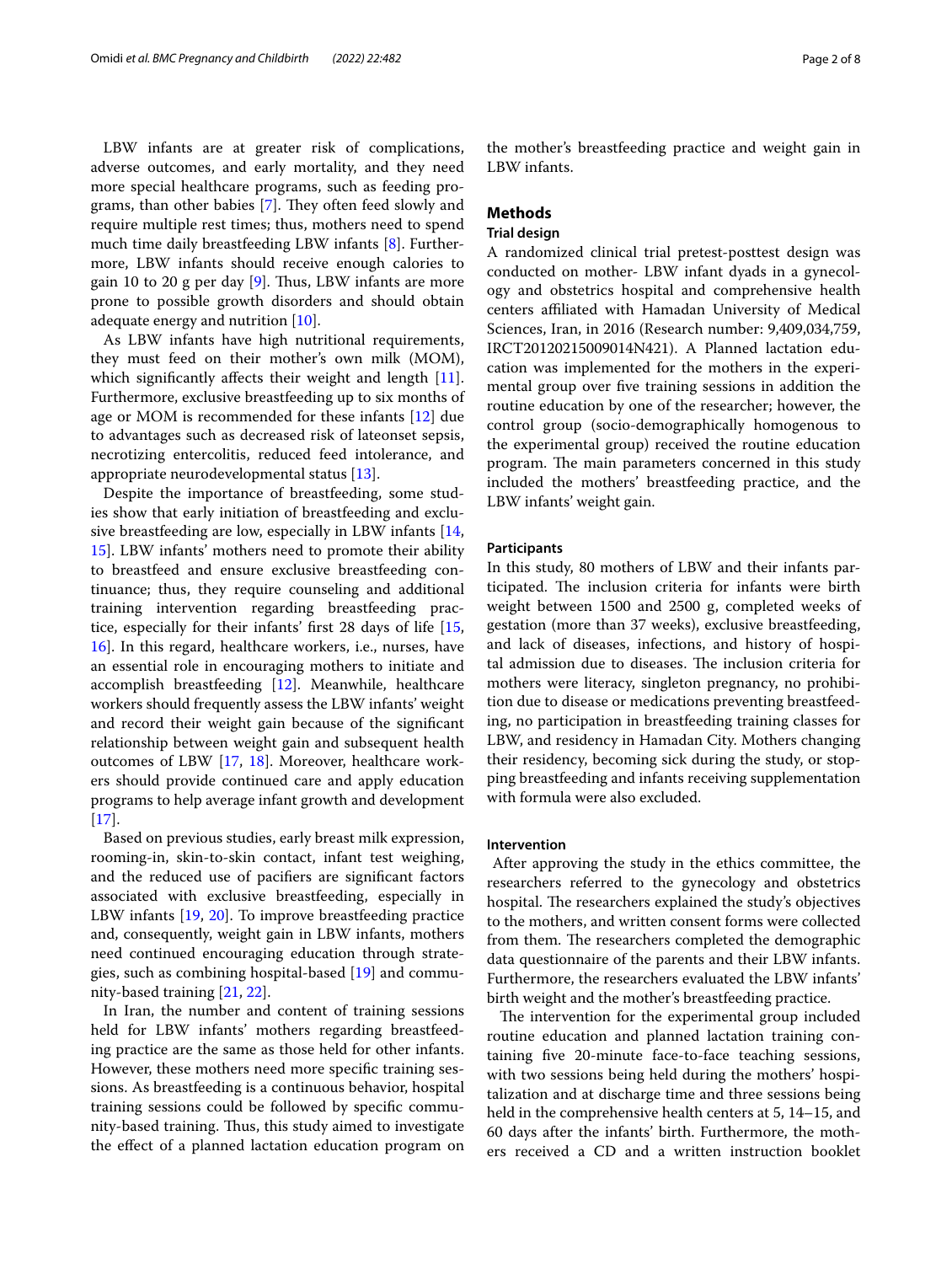regarding breastfeeding and infant weight gain at the frst session.

The training content emphasized the importance of initiating breastfeeding and exclusive breastfeeding for LBW infants, the number and time duration of each breastfeeding per day, the signifcant skin contact with LBW infants, and signifcant diferences between LBW infants and other infants regarding breastfeeding. Moreover, the mothers were trained regarding correct breastfeeding, i.e., how to hug the baby, provide proper alignment for breastfeeding, make skin-to-skin contact, place the nipple in the baby's mouth, and spend more time for breastfeeding. The education program also focused on proper weight gain of LBW infants.

After the discharge, all the mother-LBW dyads were followed up in comprehensive healthcare centers, and the researchers controlled weight gain in the infants and answered the mothers' questions. Furthermore, feedbacks were given to the mothers about weight gain according to the infants' growth chart. Finally, the infants' weights were recollected and documented 14–15 days and 60 days after birth; however, the mother's breastfeeding practice data were recollected 14–15 days after birth.

The control group attended a routine education program, including one 10-minute session held in hospital and two 15-minute sessions held in the comprehensive health centers with a similar educational content provided to mothers in the experimental group, 14–15 days and 60 days after the infants' birth. However, they did not receive any CDs or written booklets. It is noteworthy that as the number of sessions was greater and the duration of each session was longer in the experimental group compared to the control group, it was possible for the researchers to spend more time answering mothers' questions, precisely monitor breastfeeding performance, and improve positioning and attachment. As a result, mothers in the experimental group received more careful supervision and more supportive encouragement.

## **Outcome measures**

The data were collected using four instruments: Demographic data of the parents, demographic data of the LBW infants, the LBW infants' weight, and the mothers' breastfeeding practice.

The parents' demographic data included mothers' age, education level of parents, parents' occupation, family income, and family residency.

The infants' demographic data were assessed by a questionnaire including gestational age, sex, birth rank, and type of delivery.

The LBW infants' weight was measured by the researchers according to the guidelines [\[23\]](#page-7-8) using a balanced Seca scale. The LBW infants' weight was measured at birth, 14–15 days, and two months after birth.

The researchers applied the checklist used by Ahmadi et al. [\[24](#page-7-9)] at birth and 14–15 days later to evaluate the mother's breastfeeding practice. This checklist comprises 17 questions regarding the correct method of breastfeeding (e.g., infant's body being in line with the mother's body, infant's body having close contact with the mother's body, the majority of the areola being in the infant's mouth, gentle and deep sucking of the breast by the infant, and no pain on the mother's nipple while breastfeeding). The researcher observed breastfeeding practice and gave a score of "1" for the correct performance of each item and "0" otherwise. Thus, the minimum and maximum scores ranged from 0 to 17.

The validity of the mother's breastfeeding practice checklist was confrmed using qualitative content validity. The reliability of the breastfeeding practice checklist was determined by a pilot study carrying out on 20 LBW infants' mothers. Intra-class coefficients were  $\geq$  0.92, indicating acceptable reliability. Before each weight measurement time, a standard 500 g weight was used to determine the infant weighing scale's reliability.

#### **Sample size**

The sample size was estimated to be 37 people for weight gain based on the estimated variance of 3.1 and a minimum signifcant diference of 2 between the two groups. The sample size was also estimated to be 35 people for breastfeeding practice based on the estimated variance of 5 and a minimum signifcant diference of 3.3 between the two groups (based on a pilot study). The confidence level of the test and the test power was considered 95% and 80%, respectively. The sample size of each group was enhanced to 43 to increase the power of statistical tests.

#### **Randomization**

In this study, eligible mothers and their LBW infants randomly assigned through the block randomization into two groups with 40 mother-LBW infants dyads in experimental (receiving a planned lactation training and routine education) and control (receiving routine education) groups. For this purpose, researchers prepared four sheets of paper, writing on two sheets the name of the experimental and on the other two sheets the name of the control. The paper sheets were folded, placed in a container, and randomly drawn one at a time for each mother without replacement until all four sheets are drawn. The four paper sheets were then placed back into the container, and this action repeated until the sample size were reached.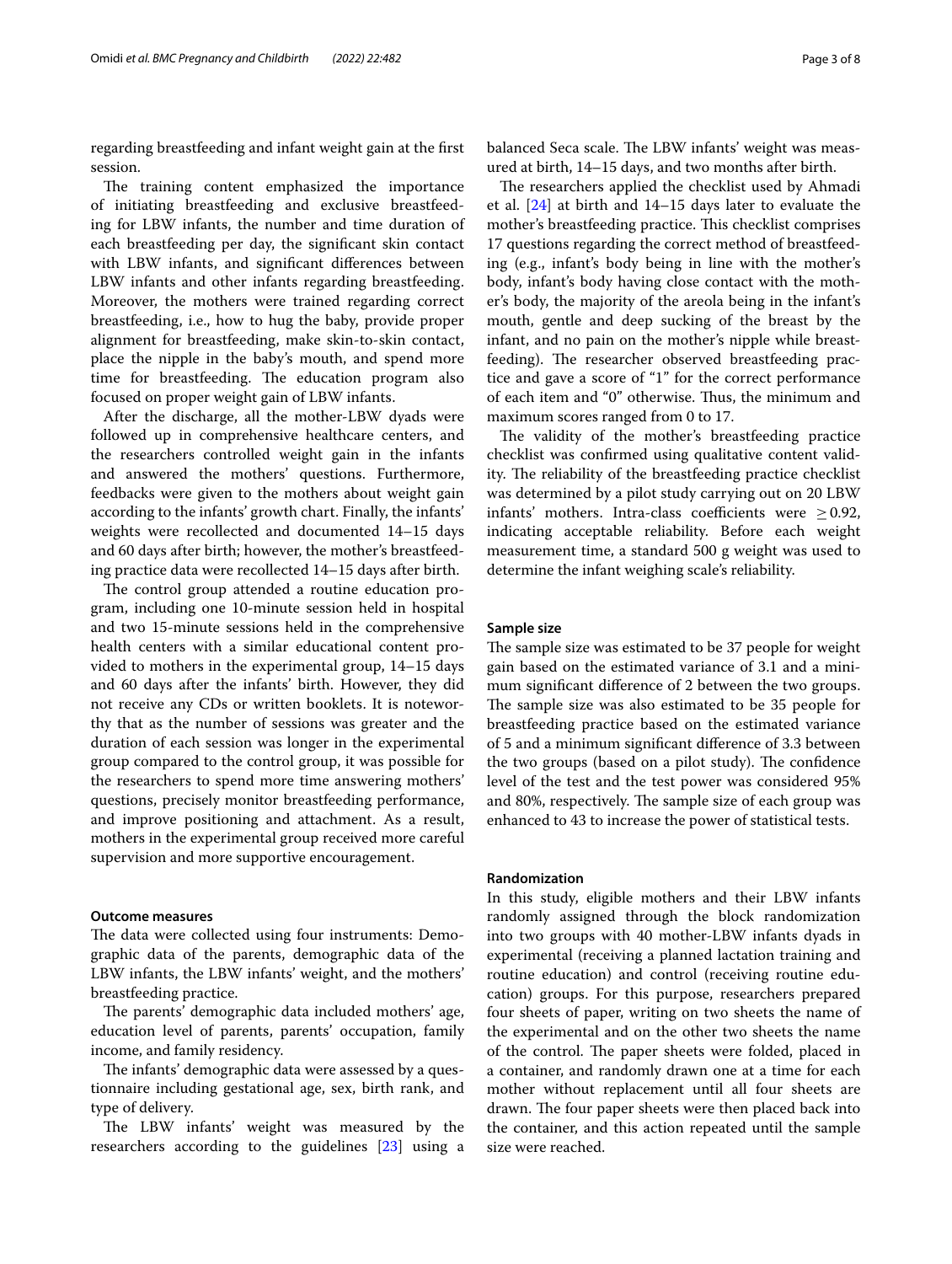#### **Statistical methods**

The collected data were analyzed at a 95%confidence interval using the Kolmogorov-Smirnov test, paired samples t-test, independent two-sample t-test, and repeated measures ANOVA in SPSS software version 16.

### **Results**

A total of 85 samples were included in this study. In the experimental group, 3 people were excluded (2 due to stopping breastfeeding and 1 for unwillingness to continue with the study). Also in the control group, 2 people were excluded (for stopping breastfeeding) (Fig. [1\)](#page-3-0).

According to the fndings presented in Table [1](#page-4-0), most of the mothers' age range in the experimental (37.5%) and control groups (35%) were 21–25 and 26–30 years old, respectively. The education of most of the mothers in the experimental (55%) and control (62.5%) groups were diplomas. Most of the mothers in the experimental (72.5%) and control (67.5%) groups were housewives. Moreover, most of the LBW infants' fathers in

<span id="page-3-0"></span>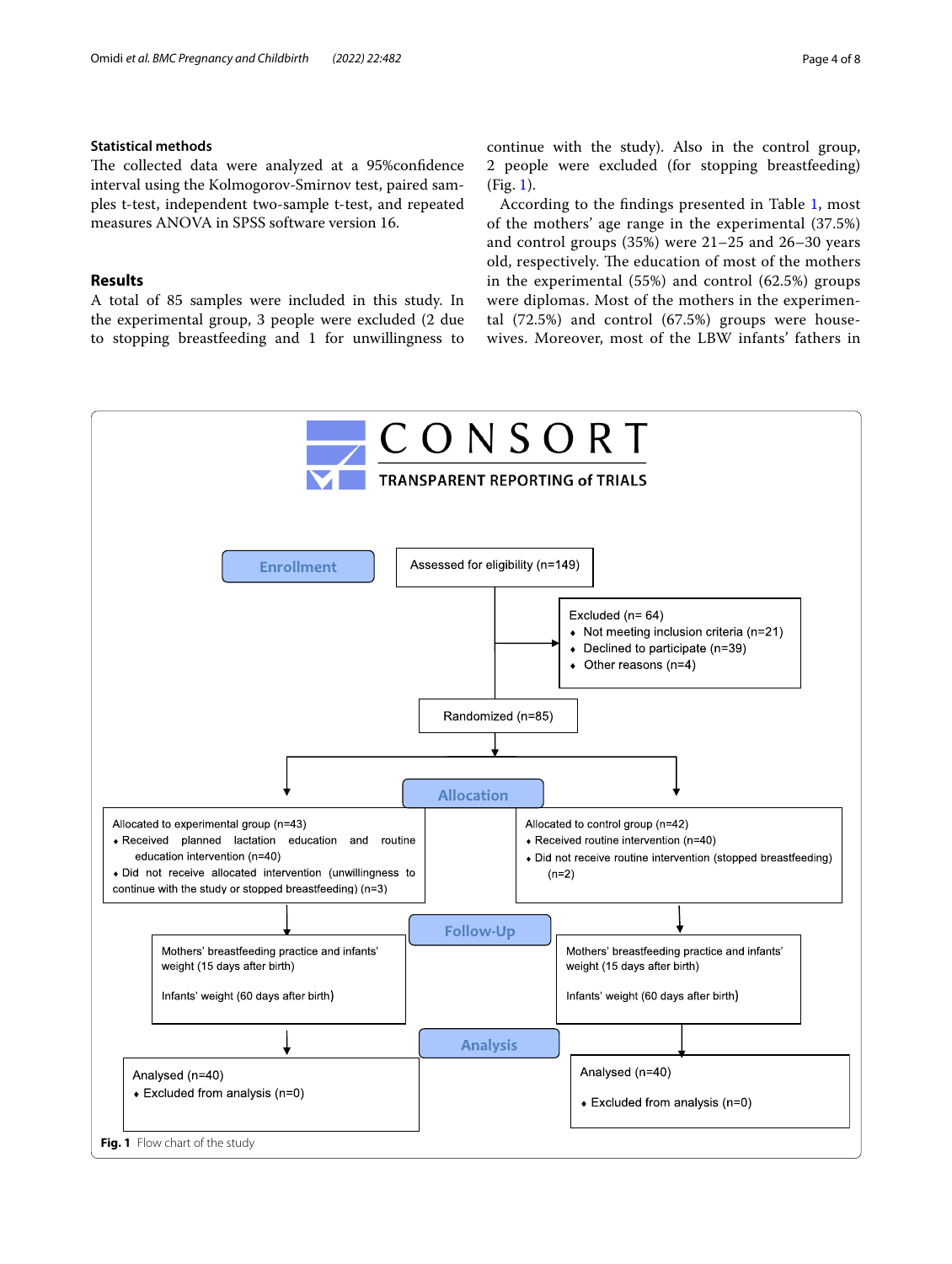| Variable                 | Levels of variable    | <b>Experimental group</b> | Control<br>group | Statistical test <sup>a</sup> |  |
|--------------------------|-----------------------|---------------------------|------------------|-------------------------------|--|
|                          |                       | N(% )                     | N(%              |                               |  |
| Mothers' age (year)      | $15 - 20$             | 5(12.5)                   | 6(15)            | $x^2 = 4.004$                 |  |
|                          | $21 - 25$             | 15(37.5)                  | 10(25)           | $p = 0.541$                   |  |
|                          | $26 - 30$             | 9(22.5)                   | 14(35)           |                               |  |
|                          | $31 - 35$             | 6(15)                     | 6(15)            |                               |  |
|                          | $36 - 40$             | 5(12.5)                   | 4(10)            |                               |  |
| Mothers' education       | Elementary            | 5(12.5)                   | 4(10)            | $x^2 = 2.007$                 |  |
|                          | Diploma               | 22(55)                    | 25(62.5)         | $p = 0.571$                   |  |
|                          | Academic education    | 13(32.5)                  | 11(27.5)         |                               |  |
| Mothers' occupation      | Housewife             | 29 (72.5)                 | 27(67.5)         | $x^2 = 0.682$<br>$p = 0.877$  |  |
|                          | Employed              | 11(27.5)                  | 13(32.5)         |                               |  |
| Fathers' education       | Elementary            | 8(20)                     | 6(15)            | $x^2 = 2.365$                 |  |
|                          | Diploma               | 14(35)                    | 15(37.5)         | $p = 0.669$                   |  |
|                          | Academic education    | 18(45)                    | 19(47.5)         |                               |  |
| Fathers' occupation      | Unemployed            | 3(7.5)                    | 3(7.5)           | $x^2 = 2.987$                 |  |
|                          | Worker                | 7(17.5)                   | 8(20)            | $p = 0.810$                   |  |
|                          | Self-employed         | 13(32.5)                  | 11(27.5)         |                               |  |
|                          | Employed              | 17(42.5)                  | 18(45)           |                               |  |
| Family income            | Low (Less than 50\$)  | 19 (47.5)                 | 21(52.5)         | $x^2 = 0.750$<br>$p = 0.832$  |  |
|                          | Moderate (50-199 \$)  | 14(35)                    | 12(30)           |                               |  |
|                          | High (200\$ and more) | 7(17.5)                   | 7(17.5)          |                               |  |
| Number of family members | Three                 | 22(55)                    | 27(67.5)         | $x^2 = 0.388$                 |  |
|                          | Four                  | 13 (32.5)                 | 10(25)           | $p = 0.143$                   |  |
|                          | Five                  | 5(12.5)                   | 3(7.5)           |                               |  |

<span id="page-4-0"></span>

<sup>a</sup> Chi-square test

the experimental (45%) and control (47.5%) groups had an academic education, and a majority of them in the experimental (42.5%) and control (45%) groups were employed. A majority of families in the experimental (47.5%) and control (52.5%) groups had a low-income level. Moreover, most of the families in the experimental (55%) and control (67.5%) groups had three family members. According to the comparative analyses, the

two groups had no signifcant diference in terms of the aforementioned variables (*P* > 0.05).

Moreover, most of the LBW infants in the experimental (57.9%) and control (67.6%) groups were boys ( $p = 0.387$ ), and a major of infants in the experimental (55.3%) and control (63.2%) groups had a vaginal delivery ( $p=0.368$ ).

As shown in Table [2,](#page-4-1) there were no significant differences between LBW infants' weight in the experimental and control groups before the education program

<span id="page-4-1"></span>

|  |  |  |  | Table 2 Comparison of the weight gain at 14–15 day and two-month-old LBW infants in two groups |
|--|--|--|--|------------------------------------------------------------------------------------------------|
|--|--|--|--|------------------------------------------------------------------------------------------------|

| Infants' weight (gr) | <b>Birth</b>       | 14-15-day old    | Two month old    | <b>Repeated Measures</b><br><b>ANOVA</b> | Repeated<br><b>Measures</b><br><b>ANOVA</b> |
|----------------------|--------------------|------------------|------------------|------------------------------------------|---------------------------------------------|
|                      | Mean $\pm$ SD      | Mean $\pm$ SD    | Mean $\pm$ SD    |                                          |                                             |
| Experimentalgroup    | $2297.5 \pm 62.39$ | $2565.6 + 53.16$ | $3606.3 + 61.45$ | $F = 4720.6$<br>P < 0.001                | $F = 9467.5$<br>P < 0.001                   |
| Controlgroup         | $7787.5 + 51.90$   | $7348.9 + 75.80$ | $3270.8 + 64.90$ | $F = 4969.25$<br>P < 0.001               |                                             |
| Independentt-test    | $P = 0.246$        | P < 0.001        | P < 0.001        |                                          |                                             |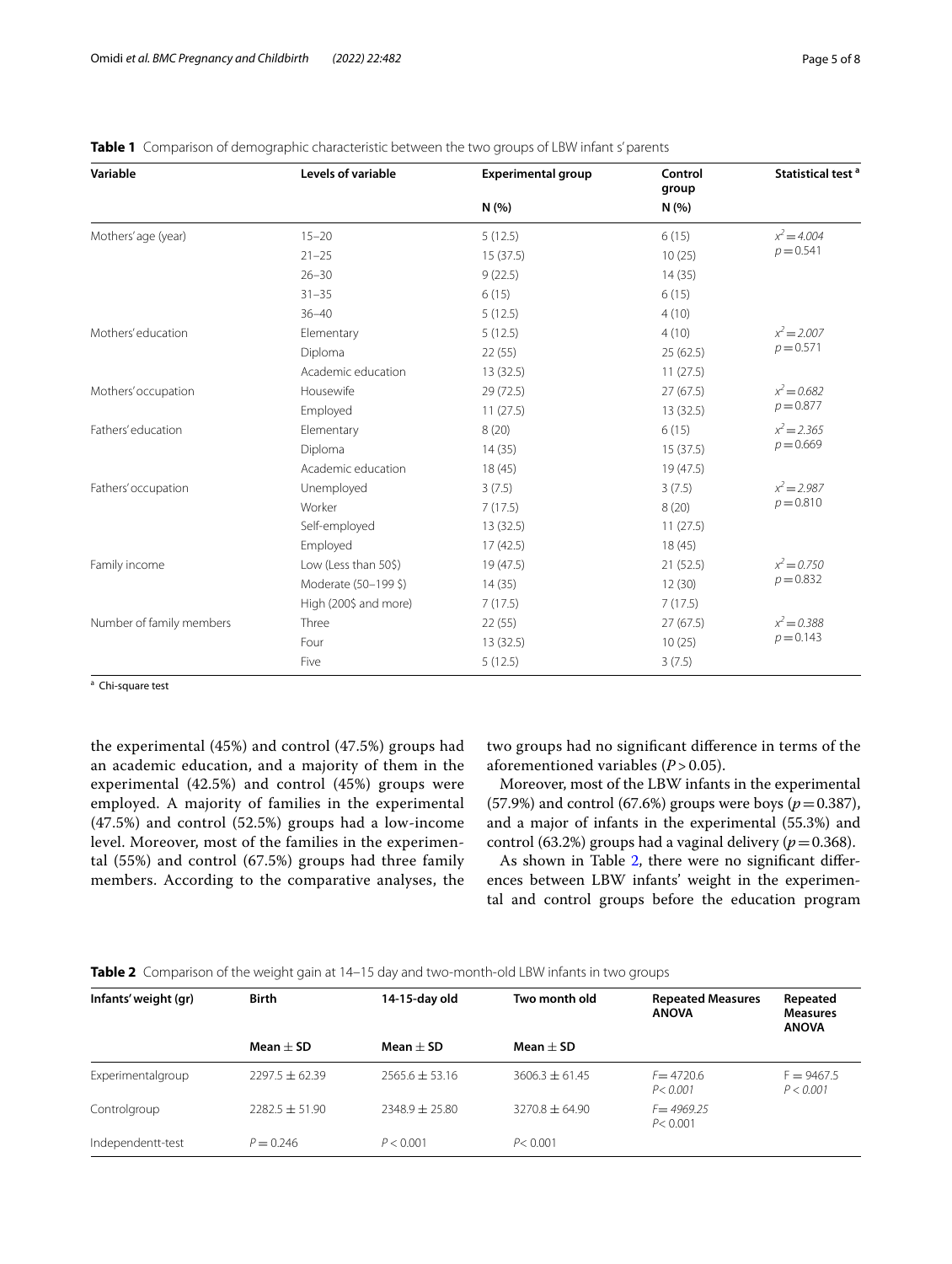(*p*>0.05). However, after the education program, the mean score of the LBW infants' weight signifcantly increased in each of the experimental  $(p < 0.001)$  and control groups  $(p<0.001)$  over 14–15 days and two months. Even though, repeated measures analysis of variance showed signifcant diferences regarding LBW infants' mean weight gain in the experimental group compared to the control group over14-15 days and two months (*p*<0.001)

According to the fndings presented in Table [3](#page-5-0), the mothers' breastfeeding scores had no signifcant difference in the experimental and control groups before the education program (*p*>0.05). However, it signifcantly increased in the experimental group comparing the control groups after the lactation training program  $(p < 0.001)$ .

#### **Discussion**

The study results showed that following the education program, the weight of LBW infants in the experimental group increased more at 14–15 days and 60 days (two months) of age than that of infants in the control group. Also, according to the results, breastfeeding practice was higher in mothers in the experimental group than in the control group for 14-15-day-old LBW infants.

The study findings revealed that the LBW infants' weight increased more 14–15 days and two months after the intervention. The present study's findings are similar to the fndings of Meliat et al.'s study in which training of mothers could infuence the weight of their 0-12-monthold infants with LBW history [[23\]](#page-7-8). A similar study showed that by home visitation, breastfeeding of LBW infants' mothers was improved, and subsequently, the weight of these infants increased  $(17)$ . This study is also in line with a randomized controlled trial showing that peer support education encouraged mothers in the experimental group to further implement kangaroo mother care and thus helped their LBW infants gain more weight [[24\]](#page-7-9). LBW infants are more prone to health problems, and these infants may be at risk of being underweight in the early neonatal period  $[25]$  $[25]$ . Therefore, the nutritional needs of infants with a history of LBW must be fulflled by mothers [\[16\]](#page-7-1).

The study findings also showed that planned education intervention could afect the mothers' breastfeeding of LBW infants. These findings are in line with finding of a randomized controlled clinical trial in which lactation performance of mothers of underweight preterm infants improved after a training program based on BASNEF model [\[26](#page-7-11)]. Our study is also similar to a quasiexperimental study with pretest-posttest design in which structured teaching programs increased mothers' mean knowledge on breastfeeding LBW infants [\[27](#page-7-12)]. It can be concluded that lactation support by healthcare providers has a signifcant role in improving the mother's breastfeeding practice. In this regard, a quasi-experimental study conducted in Denmark showed that training programs for neonatal nurses could improve breastfeeding performances such as skin-to-skin contact and early initiating breastfeeding of preterm mothers [\[19](#page-7-4)].

Mothers with LBW infants more probably experience shock, helplessness, distress, and emotional disorder than mothers with healthy newborns [\[28\]](#page-7-13), which can afect LBW breastfeeding. In this regard, the results of a longitudinal study showed that LBW infants' breastfeeding rates declined and were far from meeting the Healthy People 2020 ever breastfeeding goal. Thus, there was a need to plan strategies encouraging breastfeeding of LBW infants [\[29\]](#page-7-14). Furthermore, in a pilot project in India, 65 mother-baby dyads were assessed for seven days regarding feeding details. Evidence revealed that mothers did not have sufficient practice to initiate breastfeeding. Thus, more attention should be paid to educational issues [[30\]](#page-7-15).

Mothers with LBW infants have special educational needs in terms of breastfeeding. LBW infants cannot suck effectively. Thus, their mothers need to be educated for early breastfeeding initiation within six hours after childbirth and supported to follow recommendations regarding the continuation of exclusive breastfeeding up to six months  $[12]$  $[12]$ . Thus, making breastfeeding decisions as a signifcant factor can be improved by nurses through reducing barriers and supporting mothers to have successful breastfeeding [\[25\]](#page-7-10).

One limitations of the study was that the researchers did not include preterm or very preterm LBW infants in

<span id="page-5-0"></span>**Table 3** Comparison of mothers' breastfeeding practice of LBW infants before and after education in two groups

| <b>Breastfeeding scores</b> | Range    | <b>Before education</b> | After education  | Statistical tests <sup>a</sup> |
|-----------------------------|----------|-------------------------|------------------|--------------------------------|
|                             |          | Mean $\pm$ SD           | Mean $\pm$ SD    |                                |
| Experimental group          | $0 - 17$ | $4.42 \pm 0.07$         | $11.28 \pm 0.55$ | p < 0.001                      |
| Control group               | $0 - 17$ | $4.43 \pm 0.05$         | $8.29 \pm 0.06$  | p < 0.001                      |
| $P$ value <sup>b</sup>      |          | $p = 0.45$              | p < 0.001        |                                |

<sup>a</sup> Independent t-test <sup>b</sup> Paired t-test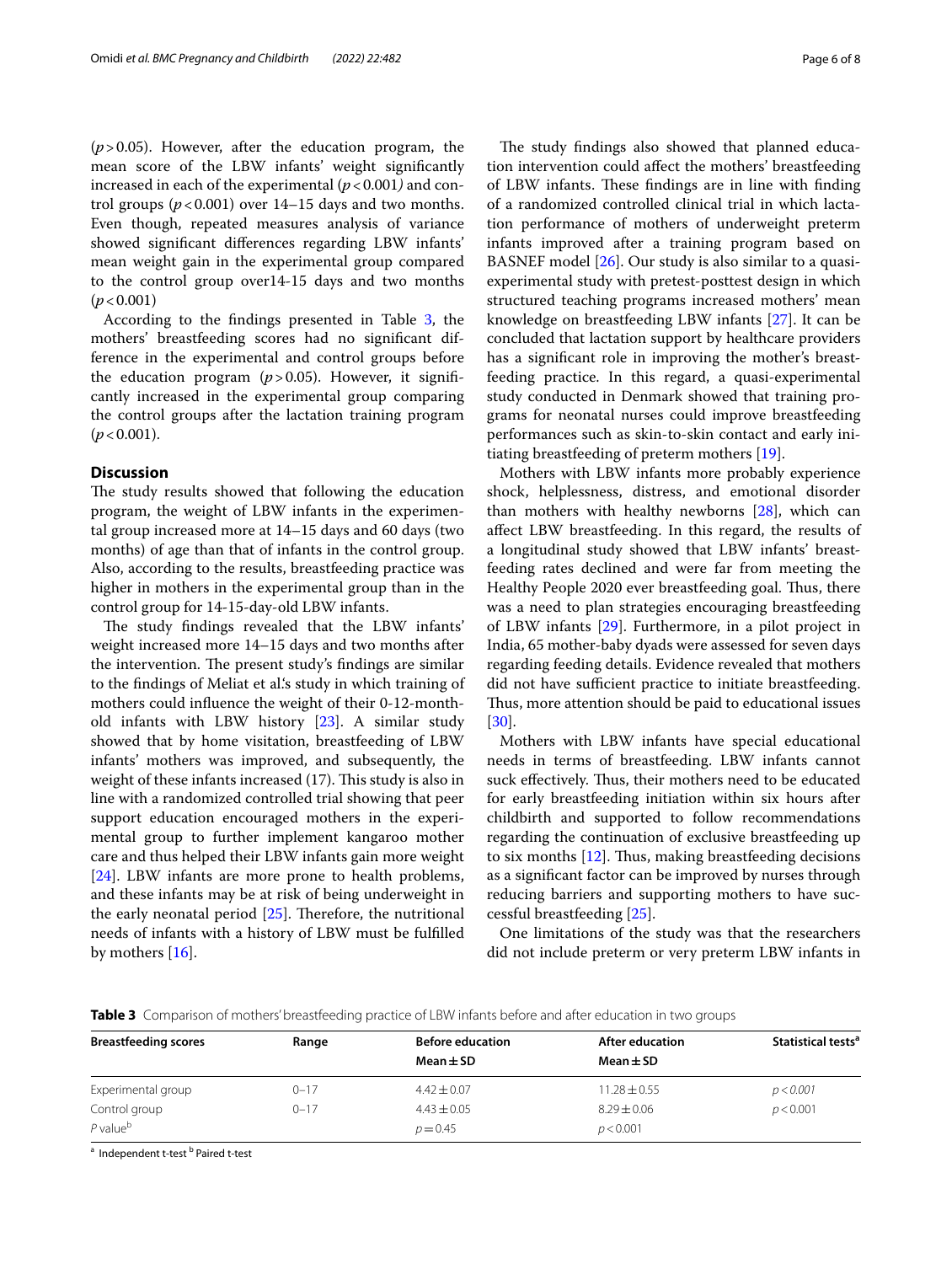this study. Indeed, preterm LBW infants are less likely than LBW infants to receive mother's own milk. Furthermore, sucking ability in preterm LBW infants difers signifcantly from that in the term infants. Moreover, very preterm (<32 weeks' gestational age) or extremely preterm infants (<28 weeks' gestational age) poorly receive mother's own milk by breastfeeding. Therefore, further research is recommended to be conducted on mother's breastfeeding practice in preterm or very preterm LBW based on their sucking ability. Other limitation of the study was the intervention of other family members such as grandmothers, which might have afected the mother's breastfeeding practice. Another limitation of the study was its relatively small sample size. Thus, future similar studies are suggested to consider taking a larger sample size. Other limitations of the study included lack of blinding, which was not possible to implement in this study. However, the statistics specialist were not aware of the allocation of participants in the study groups.

#### **Conclusions**

The research results showed that the planned lactation education positively afected the mother's breastfeeding practice and weight gain in LBW infants. It is thus recommended to implement planned lactation education to improve the mothers' decisions for breastfeeding practice and consequently weight gain in their LBW infants.

#### **Abbreviations**

LBW: Low Birth Weight; OMM: Own Mother's Milk; MOM: Mother's Own Milk.

#### **Acknowledgements**

 This study derived from a MS.C dissertation approved by the Deputy of Research and Technology of Hamadan University of Medical Sciences (Number: 9409034759). The authors would like to acknowledge all those who took part in the study.

#### **Authors' contributions**

RA, AO, and SR designed and drafted the manuscript. SR participated in the collection of data. SR and MK contributed to data analysis. All the authors revised the manuscript and approved its fnal version.

#### **Funding**

This study was funded by the Deputy of Research and Technology of the Hamadan University of Medical Sciences (Number: (N: 9409034759).

#### **Availability of data and materials**

All data analyzed during this study are included in this published article.

#### **Declarations**

#### **Ethics approval and consent to participate**

 The present study was conducted according to the Declaration of Helsinki and approved by the Ethics Committee and Vice-chancellor of Research and Technology Council of Hamadan University of Medical Sciences (No: IR.UMSHA.REC.1394.335). Furthermore, this study was registered in the Clinical Trial Registration Center of Iran, with the code: IRCT20120215009014N421 on 14/04/2022. The informed written consent was also obtained from all mothers. The informed written consent was obtained from all participants and legally authorized representatives of minors.

#### **Consent for publication**

Not applicable.

#### **Competing interests**

The authors declare that they have no competing interests.

#### **Author details**

<sup>1</sup> Department of Community Health Nursing, School of Nursing and Midwifery, Hamadan University of Medical Sciences, Hamadan, Iran. <sup>2</sup> Community Health Nursing, School of Nursing and Midwifery, Hamadan University of Medical Sciences, Hamadan, Hamadan, Iran. <sup>3</sup> Department of Community Health Nursing, School of Nursing and Midwifery, Chronic Diseases (Home care) Research Center, Hamadan University of Medical Sciences, Shahid Fahmideh Avenue, Hamadan, Iran. <sup>4</sup> Department of Epidemiology, Shahid Beheshti University of Medical Sciences, Tehran, Iran.

Received: 12 November 2021 Accepted: 3 June 2022 Published online: 13 June 2022

#### **References**

- <span id="page-6-0"></span>1. Sabbaghchi M, Jalali R, Mohammadi M. Systematic Review and Metaanalysis on the Prevalence of Low Birth Weight Infants in Iran. J Pregnancy. 2020;Article ID 3686471:7
- <span id="page-6-1"></span>2. Shen Z, Wang Y, Ma S, Zhan Y, Wu S, Feng Y, Cai S, Ma L, Jiang Y. Risk factors for preterm birth, low birth weight and small for gestational age: a prospective cohort study. Chin J Epidemiol. 2019;40(9):1125–9.
- <span id="page-6-2"></span>3. Blencowe H, Krasevec J, de Onis M, Black RE, An X, Stevens GA, Borghi E, Hayashi C, Estevez D, Cegolon L, et al. National, regional, and worldwide estimates of low birthweight in 2015, with trends from 2000: a systematic analysis. Lancet Global Health. 2019;7(7):e849–60.
- <span id="page-6-3"></span>4. International statistical classifcation of diseases and related health problems, 10th revision, Fifth edition, 2016 [\[https://apps.who.int/iris/handle/](https://apps.who.int/iris/handle/10665/246208) [10665/246208\]](https://apps.who.int/iris/handle/10665/246208).
- <span id="page-6-4"></span>5. Asha A, Harish D, Santosh Kumar K. Neonatal Morbidity and Mortality of Low-Birth-Weight Neonates Admitted to a Tertiary Care Hospital. Ann Roman Soc Cell Biol 2021:3969–3974.
- <span id="page-6-5"></span>6. Nabwera HM, Wang D, Tongo OO, Andang'o PE, Abdulkadir I, Ezeaka CV, Ezenwa BN, Fajolu IB, Imam ZO, Mwangome MK. Burden of disease and risk factors for mortality amongst hospitalized newborns in Nigeria and Kenya. PloS one. 2021;16(1):e0244109.
- <span id="page-6-6"></span>7. Kleinhout MY, Stevens MM, Osman KA, Adu-Bonsafoh K, Groenendaal F, Zepro NB, Rijken MJ, Browne JL. Evidence-based interventions to reduce mortality among preterm and low-birthweight neonates in low-income and middle-income countries: a systematic review and meta-analysis. BMJ Global Health. 2021;6(2):e003618.
- <span id="page-6-7"></span>8. Muzammal B: Breastfeeding experiences of immigrant mothers of low-birth weight babies living in Montreal, Quebec. Montreal: Thesis of Masters of Science in Experimental Medicine in McGill University; 2016. [https://search.proquest.com/openview/cce99fd8c66eea189f1ca6f0](https://search.proquest.com/openview/cce99fd8c66eea189ff1ca6f0ba89368/1?cbl) [ba89368/1?cbl.](https://search.proquest.com/openview/cce99fd8c66eea189ff1ca6f0ba89368/1?cbl)
- <span id="page-6-8"></span>9. Mathew G, Gupta V, Santhanam S, Rebekah G. Postnatal weight gain patterns in preterm very-low-birth-weight infants born in a tertiary Care Center in South India. J Tropical Pediatr. 2018;64(2):126–31.
- <span id="page-6-9"></span>10. Devaki G, Shobha R. Maternal anthropometry and low birth weight: a review. Biomed Pharmacol J. 2018;11(2):815–20.
- <span id="page-6-10"></span>11. de Halleux V, Pieltain C, Senterre T, Studzinski F, Kessen C, Rigo V, Rigo J. Growth benefts of own mother's milk in preterm infants fed daily individualized fortifed human milk. Nutrients. 2019;11(4):772.
- <span id="page-6-11"></span>12. Tada K, Shimpuku Y, Sunguya B, Horiuchi S. Evaluation of breastfeeding care and education given to mothers with low-birthweight babies by healthcare workers at a hospital in urban Tanzania: a qualitative study. Int Breastfeeding J. 2020;15:1–11.
- <span id="page-6-12"></span>13. Sachan R, Thomas S, Varghese B, Singh A. Encouraging the use of mother's own milk as frst feed for preterm and very low birth weight neonate admitted to the neonatal intensive care unit: A quality improvement initiative. J Clin Neonatol. 2019;8(2):110.
- <span id="page-6-13"></span>14. Kazmi S, Akparibo R, Ahmed D, Faizi N. Prevalence and predictors of exclusive breastfeeding in urban slums, Bihar. J Fam Med Primary Care. 2021;10(3):1301.